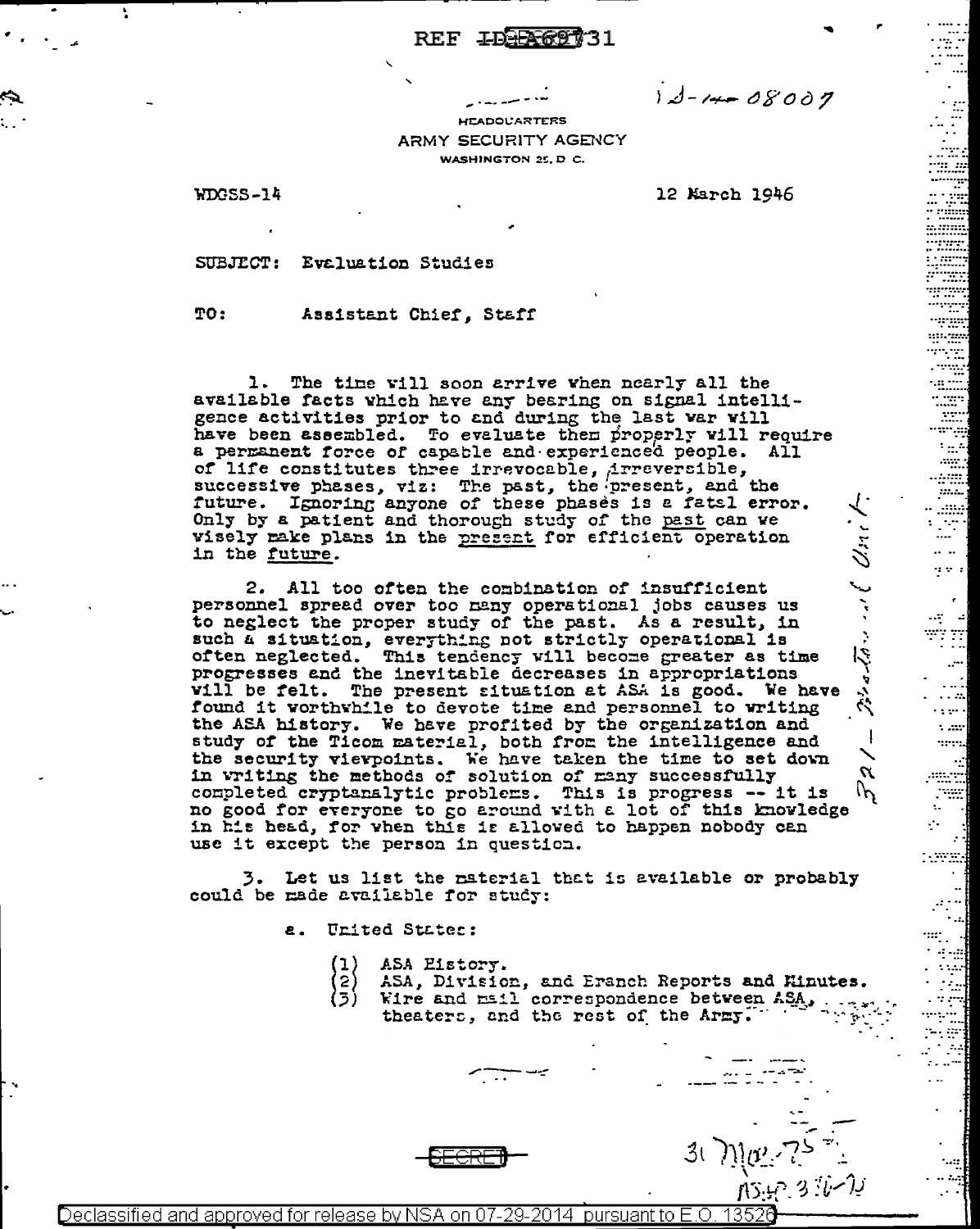REFECTO 769731



- Op-20-G History.
- }5)<br>(6) Op-20-K & L Histories.
- ETO SID History.
- $\left\langle \begin{smallmatrix} 7 \ 8 \end{smallmatrix} \right\rangle$ MTO SIS Ristory.
- CBI SIS History.
- (9) CBB SIS History.
- Many individual Signal Radio Intelligence  $(10)$ Companies' histories.
- (11) U. S. Signal Intelligence from the foreign viewpoint (from Bulletins and Ticom materials)
- Axis Powers:  $b.$ 
	- $(1)$ Bulletins.
	- $\mathbf{2}$ Ticom rav material.
	- $\left\langle \frac{1}{2} \right\rangle$ Ticon evaluation studies.
	- CSDIC Reports.
	- {5}<br>(6) ATIS Reports.
	- SEATIC Reports.
- Other Powers:  $\alpha$ .

À

 $(1)$ Bulletins.  $(2)$ Liaison Reports.

4. a. We could come up with some pretty good comparisons as to how organizational, operational, and research and development problems were handled in the various signal intelligence establishments in the U.S. Army, the U.S. Navy, the United<br>Kingdom, Australia, Canada, Germany, Japan, and Italy. We can<br>learn from them all the bad and good points, and profit thereby.

b. Similarly, problems regarding personnel, administration, and training, as well as problems regarding the interchangeability of know-how between signal intelligence and signal security are of great importance to us. Other problems can easily be cited.

c. In the case of other powers, our information would not be so extensive, but it would all add up. Here we would not only profit by the experiences of others who are in the same business, but in addition we might gain much in operational intelligence.

5. a. It will not be long before the initial reports from the Ticom section will be completed (see par.  $3b(3)$ ). These will constitute mainly appraisals of the organization and successes of German signal intelligence. They will be



E

. . .<br>:::::: ndo<br>Tuar,<br>Mini

 $\frac{1}{2}$ 

anganar

 $\sim 100$  km s  $^{-1}$ 

المتنبط

al agu

 $\sim$   $2000$ 

 $\sim 100$ 

 $\sim 100$ 

 $\begin{array}{ll} \mathcal{N}_{\mathcal{M}_{\mathcal{M}_{\mathcal{M}_{\mathcal{M}_{\mathcal{M}_{\mathcal{M}_{\mathcal{M}_{\mathcal{M}_{\mathcal{M}_{\mathcal{M}_{\mathcal{M}_{\mathcal{M}_{\mathcal{M}_{\mathcal{M}_{\mathcal{M}_{\mathcal{M}_{\mathcal{M}_{\mathcal{M}_{\mathcal{M}_{\mathcal{M}_{\mathcal{M}_{\mathcal{M}_{\mathcal{M}_{\mathcal{M}_{\mathcal{M}_{\mathcal{M}_{\mathcal{M}_{\mathcal{M}_{\mathcal{M}_{\mathcal{M}}}}}}}}}}}} \end{array}}} \right.} \end{array}$ 

المتعبب 

**SER** 

an di Salaman.<br>Kabupatèn

÷.

**San Le** 

÷

 $\mathbb{R}^{2}$ 

 $\mathcal{L}^{\mathcal{L}}(\mathcal{A})$  .

 $\begin{bmatrix} 1 & 1 \\ 1 & 1 \\ 1 & 1 \end{bmatrix}$ 

 $75.0000$ nuuri 1111111

Ŧ

… . . . ⊪

 $\mathbb{R}^{n}$ s ryann  $\mathbb{R}^2$